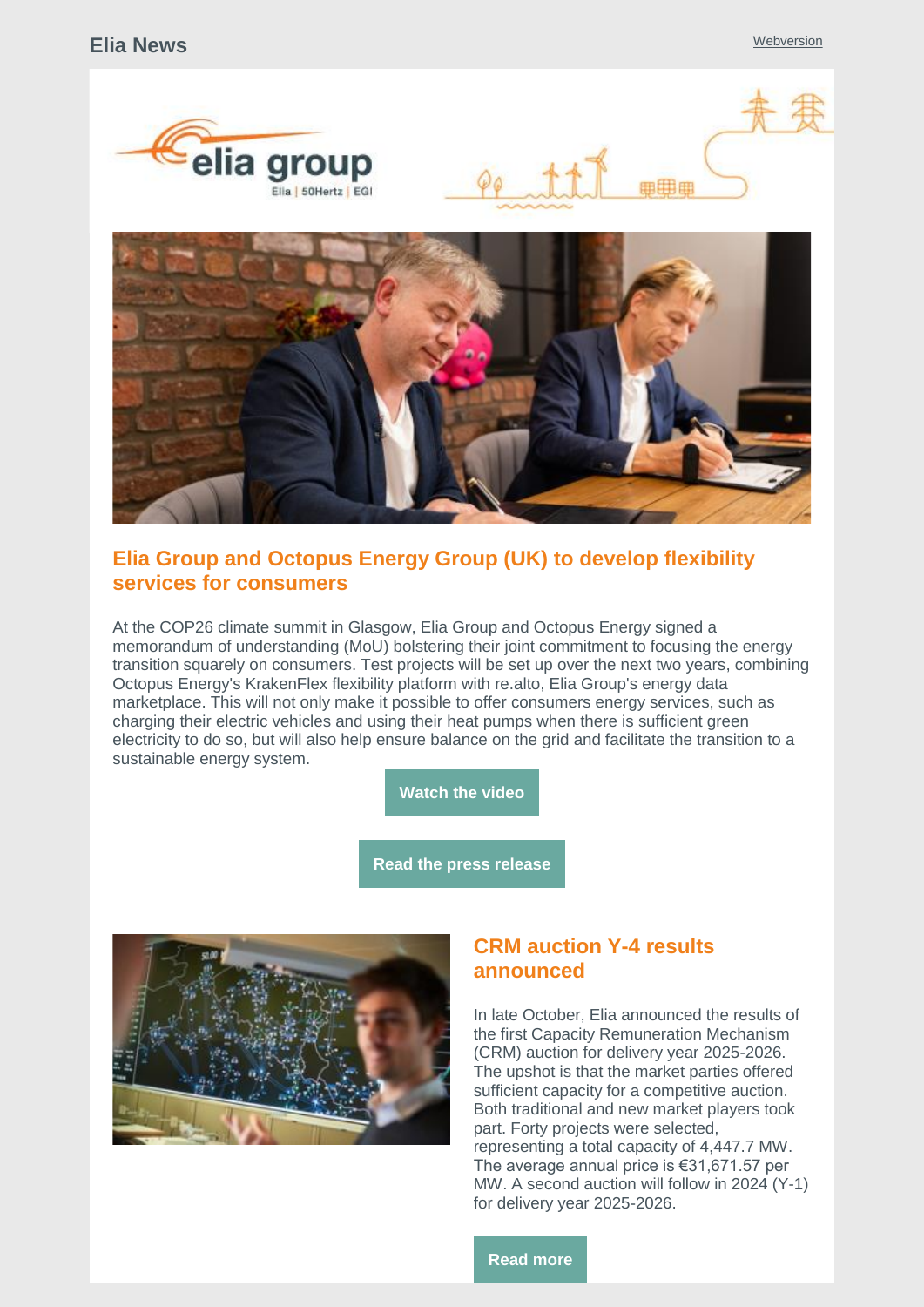# **Green Bid wins hackathon**

Elia Group's first hackathon for consumercentric energy services was won by Green Bid. More than 100 participants signed up for the event, including student programmers, startup employees and representatives of large companies. Federal Energy Minister Tinne Van der Straeten visited the event on the first day. The winning team will now continue developing their proposal with experts from Elia Group in The Nest, our inhouse digital incubator.



#### **[Read](https://www.elia.be/en/news/press-releases/2021/10/20211018_green-bid-wins-eliagroup-first-ever-hackathon-on-energy-services) more**





### **Elia celebrates 20th birthday**

On 21 October, Elia celebrated its 20th birthday together with external stakeholders. The event took place at the former Interescaut power station in Schelle and was attended by a great many stakeholders as well as national and international guests. Relive the event with this video:

**[Watch](https://www.youtube.com/watch?v=hV8do8Cv0UA) the video**

### **Flemish minister-president visits 50Hertz**

During a working visit to Germany, Flemish Minister-President Jan Jambon visited 50Hertz headquarters in Berlin. The Flemish ministerpresident is in Germany to celebrate 20 years of Flemish diplomatic and economic representation. Elia Group was highlighted as a Belgian-German success story. During the meeting, the main topic of discussion was the Arcadis Ost 1 project. The new wind farm will be connected by 50Hertz to the German grid, but it is being built by Flemish companies Parkwind (Colruyt group) and DEME.

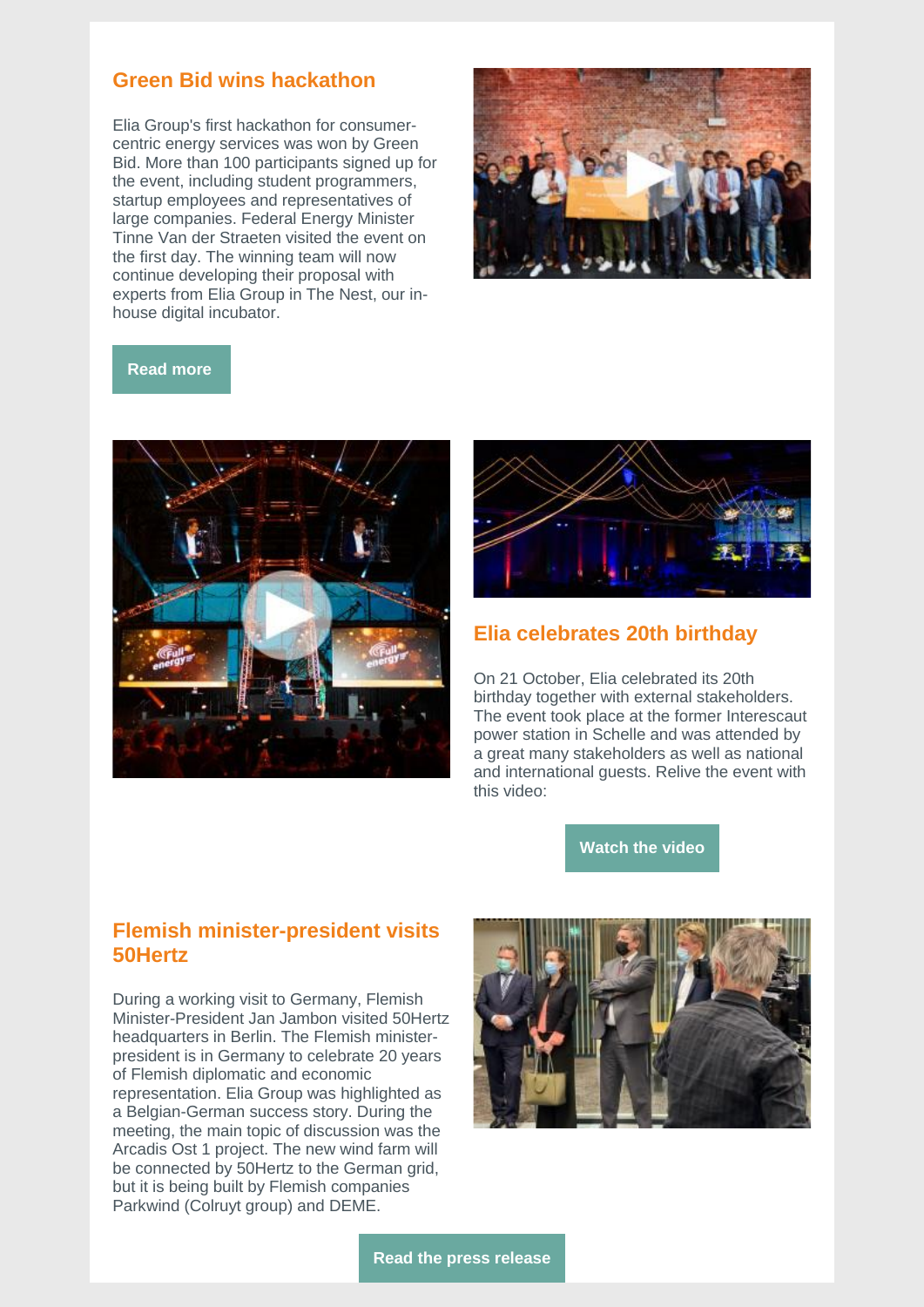

# **Decrease in EEG surcharge for 2022**

The four transmission system operators in Germany have published the EEG surcharge for 2022. The EEG surcharge has dropped to 3.723 cents per kilowatt-hour, down 2.777 cents compared to 2021. The EEG scheme is a support measure for renewable energy producers. The amount is calculated on the basis of forecasts of the share of renewable energy in the system and expected electricity consumption. The main reasons for the lower EEG surcharge are the high electricity prices on the exchange and the (associated) high EEG account balance.

**Read the press [release](https://www.50hertz.com/en/News/FullarticleNewsof50Hertz/11577/eeg-surcharge-for-2022-amounts-to-3-723-cents-per-kilowatt-hour-federal-subsidy-reduces-surcharge-by-0-934-cents-per-kilowatt-hour)**



### **50Hertz uses simplified licensing procedure for first time**

Using the simplified procedure, 50Hertz was able to start construction and commissioning of a major line between Pulgar (near Leipzig) and Vieselbach (near Erfurt) faster than usual. The high-voltage line has been upgraded over a distance of 27 km and three of the 65 pylons have been expanded. Since this is such an important line, the permit was obtained using the simplified procedure provided for by law.

**[Read](https://www.50hertz.com/en/News/Details/11584/simplified-procedure-speeds-up-grid-development) more**



### **50Hertz may start construction of Bertikow-Pasewalk overhead line**

Transmission system operator 50Hertz may start building a new high-voltage line in its grid area. The Bundesnetzagentur, the German regulator, has given the go-ahead for the construction of the 380-kV power line between the Bertikow substation (in Brandenburg) in the south and the Pasewalk substation (in Mecklenburg-Western Pomerania) in the north. The 30-km high-voltage line will replace an existing 220-kV line, increasing transmission capacity in the region by a factor of four or five and facilitating the integration of renewables.

**[Read](https://www.50hertz.com/en/News/FullarticleNewsof50Hertz/11582/bnetza-issues-planning-approval-decision-50hertz-can-start-building-bertikow-pasewalk-overhead-line) more**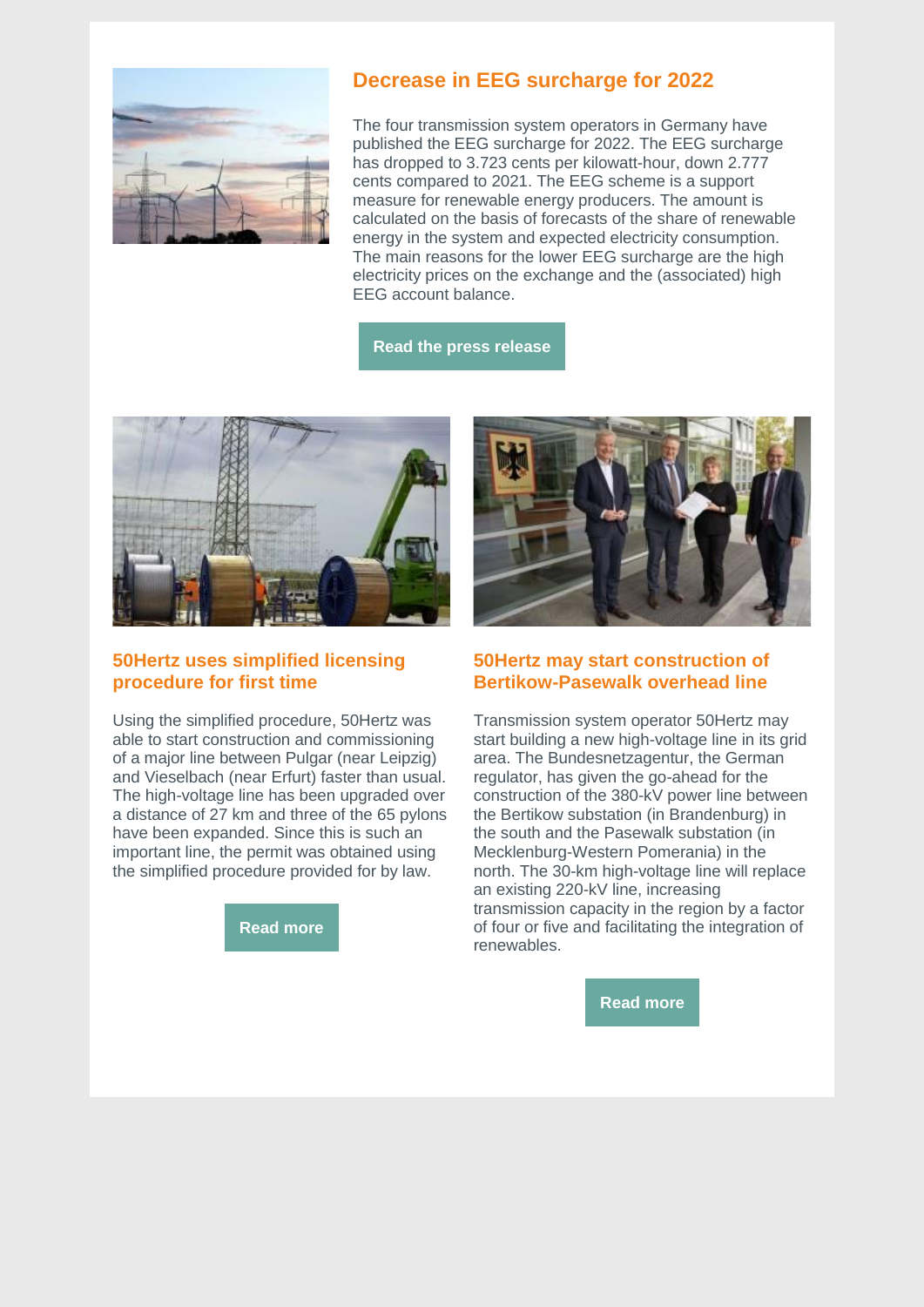### **Gramme-Rimière project presented to local residents**

The 380-kV Gramme-Rimière line is being upgraded over a distance of 14 km in Liège province. This is necessary to prepare the grid for the energy transition and to enhance security of supply on the Liège network. The line, which dates back to 1976 and currently consists of a single 3-phase transmission line with 34 pylons, passes through the municipalities of Huy, Modave, Nandrin and Neupré. The project was presented to local residents at an information session, which is the first step in the legal procedure for applying for a project permit.



**[Read](https://www.elia.be/en/infrastructure-and-projects/infrastructure-projects/gramme-rimiere) more**



# **Elia receives important sustainability recognition**

Last month, Elia was awarded a risk score of 9.9 in environmental, social and governance (ESG) by Sustainalytics, a world leader in this type of analysis. This means that the risk of major financial consequences for Elia due to ESG factors is negligible. This excellent score puts us right at the top of public utilities and shows that **[the Act Now sustainability](https://www.elia.be/en/sustainability)  [programme](https://www.elia.be/en/sustainability)** has inspired confidence in the financial markets.

# **GRID DATA**